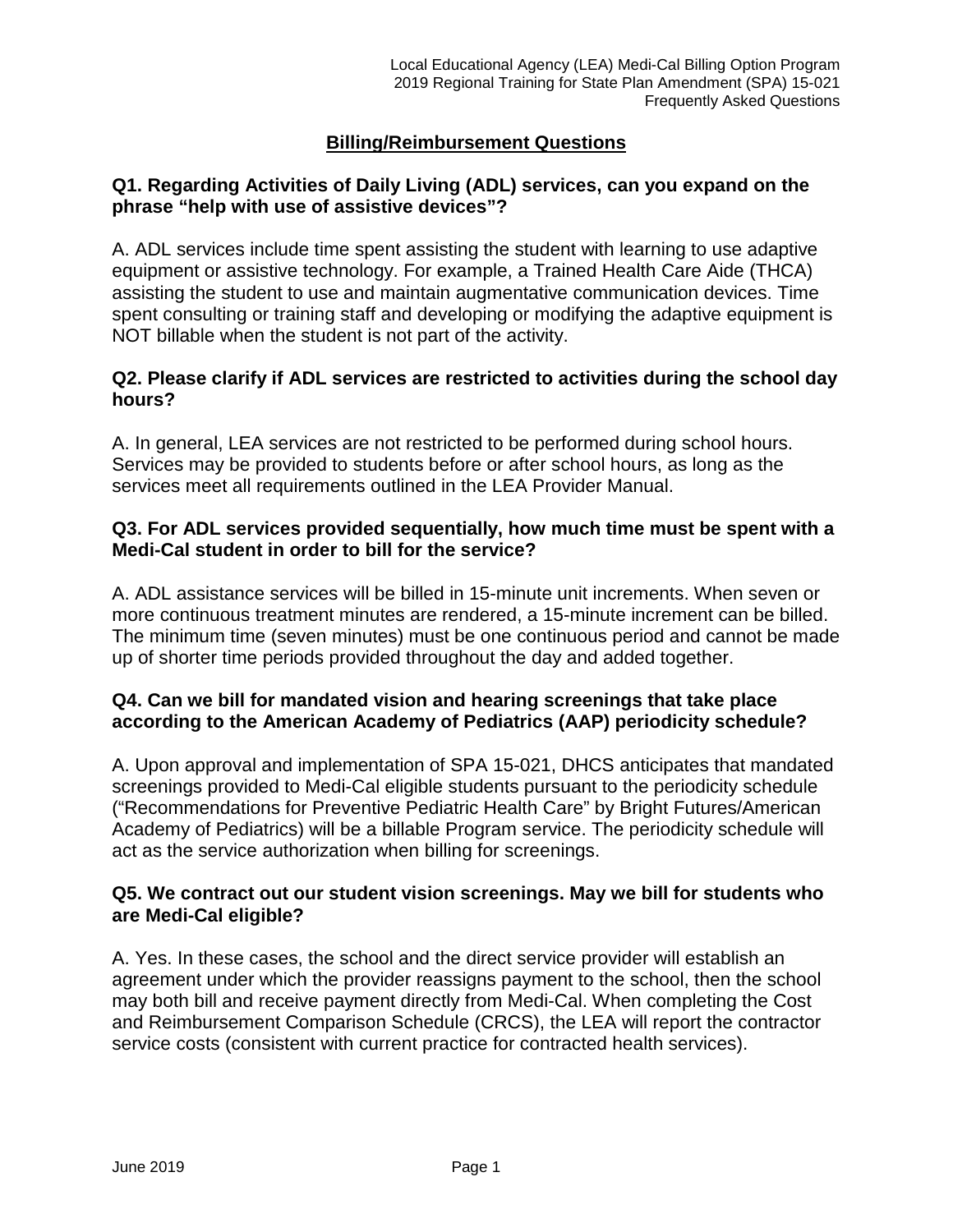### **Q6. With respect to the LEA Program's Other Health Coverage (OHC) policy, is it the LEA's responsibility to ensure that the OHC carrier is billed for services rendered by the LEA?**

A. In most circumstances, for services provided to Medi-Cal eligible students with OHC, Medi-Cal is the payer of last resort. OHC must be billed by the LEA prior to Medi-Cal. However, for services provided to students authorized in an Individualized Education Plan (IEP), Medi-Cal is the primary payer. In such instances where legally liable commercial insurance is available, the Department of Health Care Services (DHCS) may bill commercial insurance carriers to recoup funds paid by DHCS to the LEA provider.

# **Q7. For non-IEP students, must the LEA obtain parental consent in order to bill Medi-Cal?**

A. No, LEAs do not have to obtain parental consent to bill Medi-Cal before providing non-IEP/IFSP services to Medi-Cal eligible students, since consent is provided during the Medi-Cal application process. However, students with services covered under the Individuals with Disabilities Education Act (IDEA), those students with an IEP/IFSP, do require parental consent, since IDEA created a statutory requirement to obtain parental permission before billing a Medicaid program.

# **Q8. For initial assessments, before the student actually qualifies under the IDEA, does the LEA need parental consent to bill?**

A. If the student if found to qualify under IDEA following their initial assessment, the LEA must obtain parental consent in order to bill Medi-Cal for that assessment. For more information regarding parental consent and IDEA services, please use the following link: <https://www.cde.ca.gov/sp/se/ac/ideainsrltdsrvcrev.asp>

# **Q9. When submitting claims, must the LEA provide its own institutional National Provider Identifier (NPI) number, as well as the NPI number of each individual practitioner providing services as well?**

A. No, the LEA should include only its own institutional NPI number on the claims, not the individual NPI number of the practitioner providing the services. However, effective for dates of service on or after July 1, 2018, LEAs are required to include the NPI number of the Ordering, Referring or Prescribing (ORP) practitioner on claims for treatment health care services. In addition, all practitioners who order, refer or prescribe treatment services in the LEA Program must be individually enrolled as a Medi-Cal ORP provider. For more information, see Policy and Procedure Letter (PPL) 18-018R.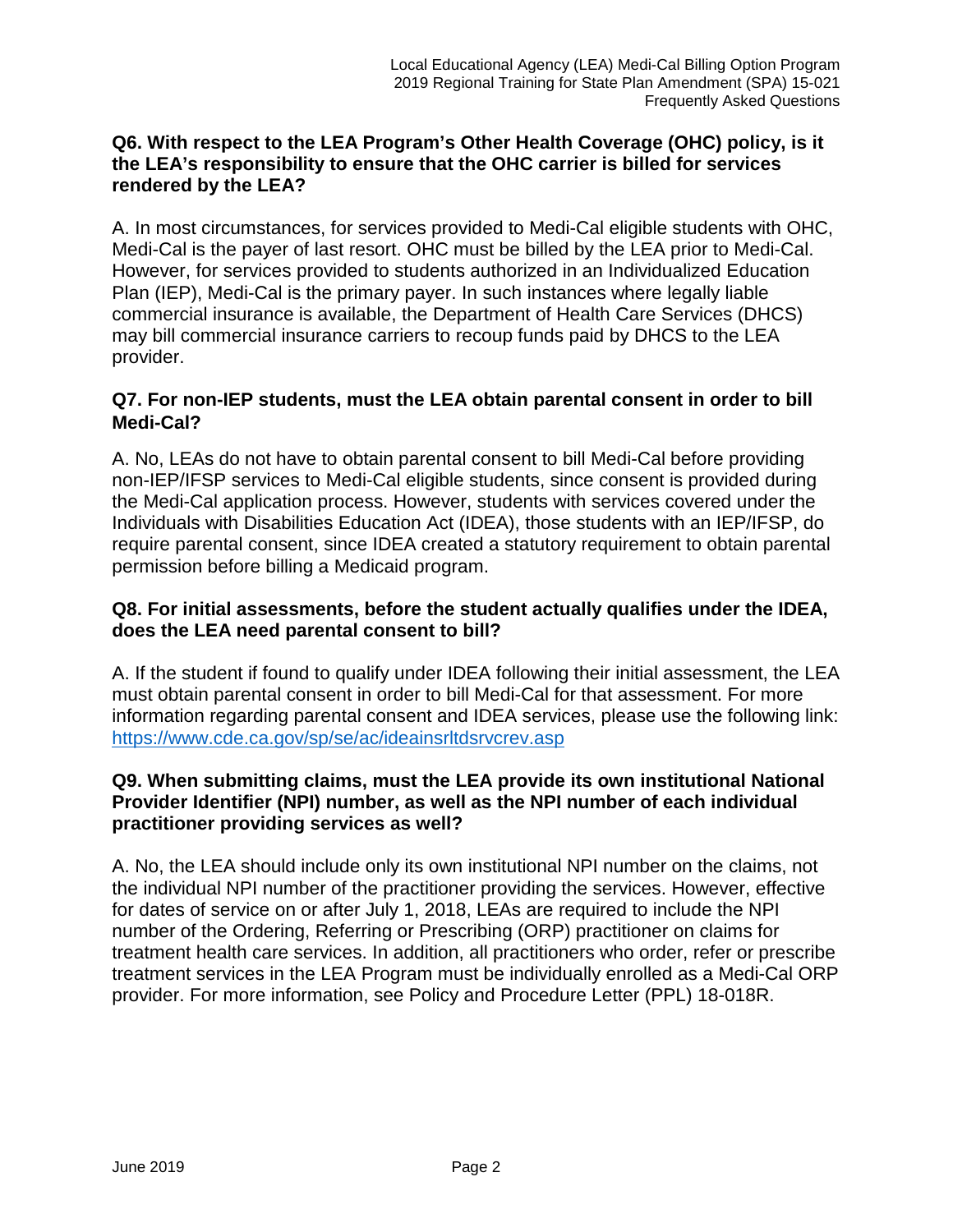### **Q10. Can we continue to bill for students who are receiving services at non-public school sites that we contract with? Will those practitioners be subject to completing Random Moment Time Survey (RMTS) responses?**

A. Yes, you may continue to bill for services provided by contracted practitioners at offsites, so long as the contracted practitioners/agency reassigns the right to payment to the LEA. Contracted practitioners will not be subject to RMTS or be eligible to receive moments.

## **Q11. Can a school nurse bill for the time spent developing an individualized health care plan?**

A. Yes, developing an IEP or plan of care is a billable LEA Program service.

## **Documentation**

### **Q12. In the future, will we need to report hours worked for bus drivers? How about health service practitioners?**

A. Yes, upon approval of SPA 15-021, LEAs will be required to report total hours worked for all practitioners, including bus drivers and transportation personnel, listed on your CRCS. This will include reporting hours for allowable transportation personnel listed on the future CRCS (e.g., bus drivers, substitute drivers, mechanics, bus attendants). The hours will not be used in the annual cost settlement process; however, hours may be used by DHCS to calculate updated interim rates in future periods.

### **Q13. For the psychosocial assessment, are there specific categories that must be included, or is it broad in scope?**

A. DHCS does not define what specific tests must be included to bill for a psychosocial assessment. The health services practitioner will use their judgment and experience to determine the types of tests that should be conducted, based on the needs of the student.

## **Q14. How will Random Moment Time Survey (RMTS) supporting documentation be kept? Will it be the responsibility of the Local Education Consortium (LEC) to ensure that it is kept?**

A. LEAs, not LECs, should retain documentation to support direct service moment responses. Documentation for moment responses may be maintained through a number of different sources, including, but not limited to: the student's IEP or care plan, treatment logs, practitioner notes, billing schedules, practitioner schedules, calendars, and timesheets.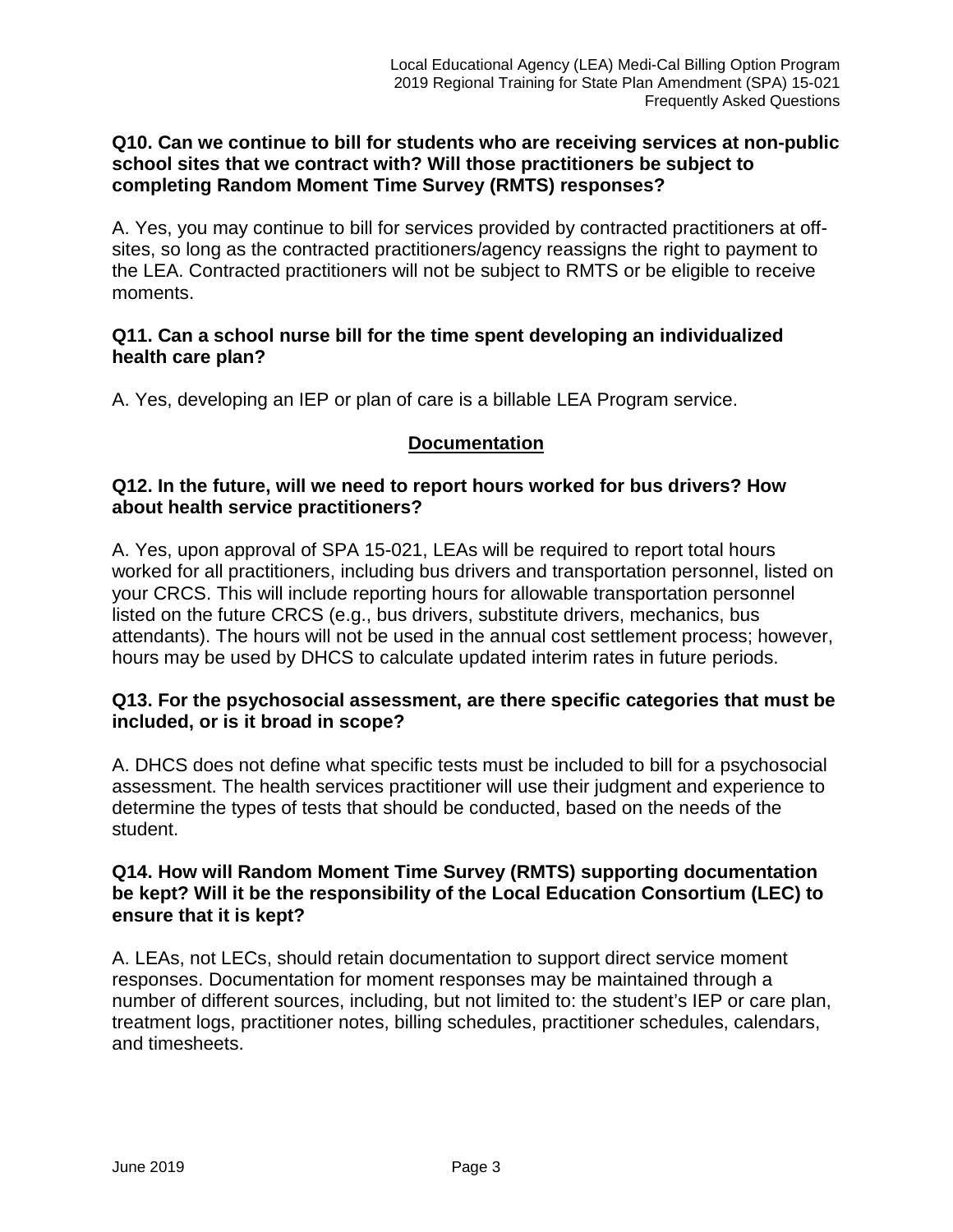### **Q15. Are we able to bill for practitioner supervision?**

A. No, practitioner supervision is not a reimbursable LEA Program service.

#### **Services, Prescriptions, Referrals and Recommendations**

**Q16. I understand that physician orders are good for one year. Is the 'commencement' date of the order the day of the physician's signature, or can the physician specify another date, such as an earlier date when the IEP formed?**

A. For Medi-Cal billing purposes, a physician's order expires one year from the date that the order was signed by the physician. A physician may not specify another date for the creation of the order.

### **Q17. We are excited that Nurse Practitioners (NPs) and Physician Assistants (PAs) will be able to authorize services. If we have signed NP or PA orders that were dated on or after 7/1/2018, will we be able to bill for these services?**

A. The new NP/PA authorization policy will not be a retroactive policy. DHCS expects to implement this policy in FY 2019-20, and will issue a PPL with a policy effective date. Once the policy is in effect, LEAs may begin billing for services that were authorized by a PA or NP.

### **Q18. Does the LEA Program require a prior authorization form, similar to other Medi-Cal programs? Will this be required after the SPA is approved?**

A. Prior authorization requirements, as they exist in the general Medi-Cal Program, are not applicable to LEA Program services. However, all treatments must be authorized via an "order" (e.g., a prescription, referral, or recommendation from an appropriate health services practitioner). Training slide numbers 64 to 68 provide detail on this requirement. In addition, treatment services must be included in a student's plan of care. See slides 32 and 33 for more information on the care plan requirement that will be implemented via SPA 15-021.

## **Q19. The training references "authorization" in some slides and "orders" in other slides. Can you please explain the difference?**

A. Authorization for services will be documented via a prescription, referral or recommendation, depending on the service type. All three of these authorization types are synonymous with an "order" for LEA Program purposes. See slides 60 to 68 for additional detail on what type of authorization is required by service type.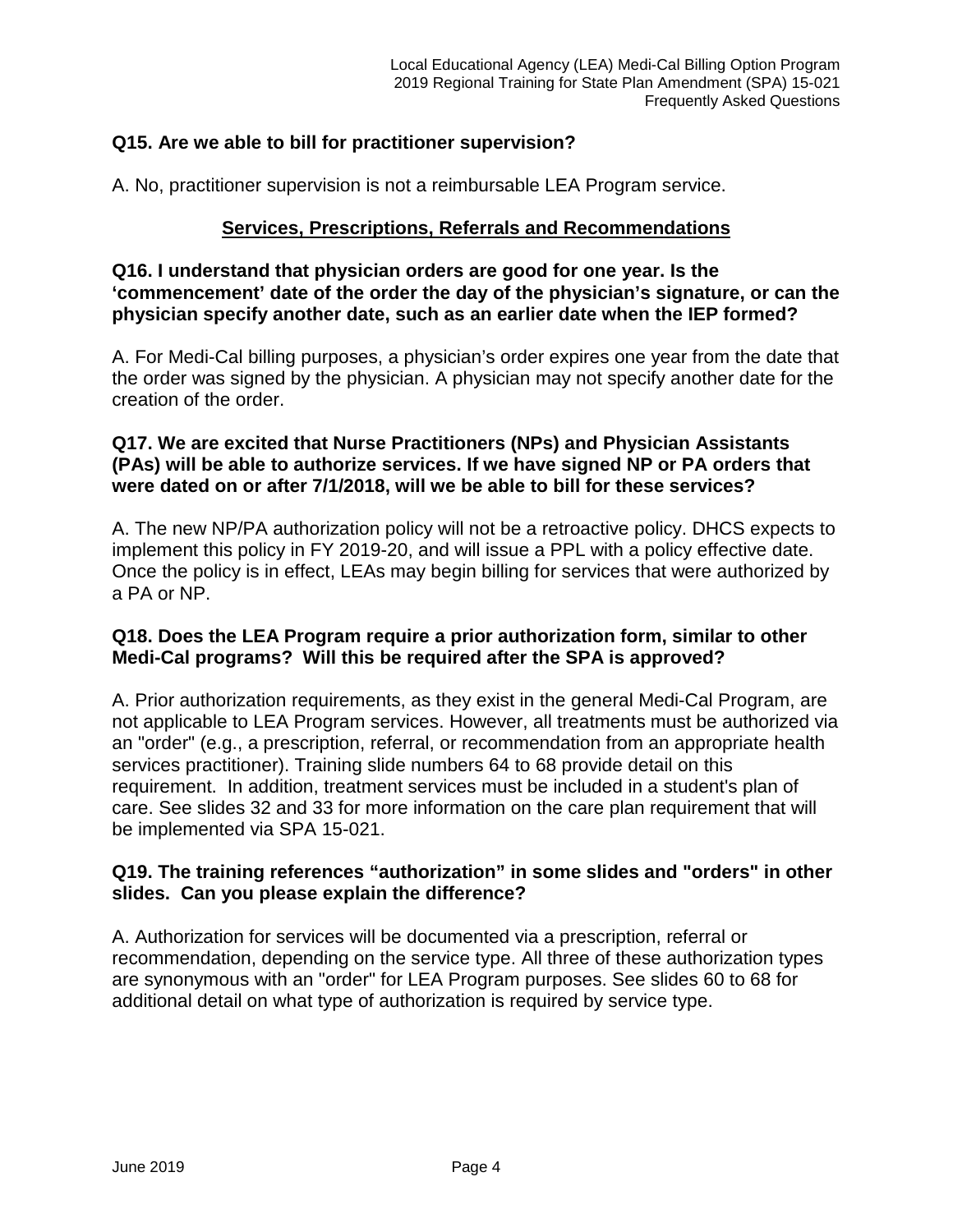### **Q20. Is diapering included in ADL activities? If the child has a catheterization physician order, and is also diapered, does the order have to also state diapering or is it inherent in the catheterization order?**

A. Yes, diapering is considered an ADL activity. Diapering must be separately identified in the physician's order to support billing for this activity.

## **Q21. Can contracted physicians provided the authorization (order, referral, prescription) for mental health services?**

A. As explained on slide 65, authorizations may be provided by contracted physicians. In these cases, the contracted physician is not required to personally evaluate the student. However, the contracted physician must review the student's records prior to authorizing services. In addition, the contracted physician must have a working relationship with the LEA and treating practitioner.

## **Q22. Please clarify if nursing plans developed by school nurse will require a physician's order?**

A. The development of a care or nursing plan, in itself, does not require an order by a physician or any other practitioner. However, the treatment services that are included the nursing plan do require an order by an appropriate medical practitioner.

## **Q23. If a student does not have a 504 plan or IEP, and receives mental health services, does that student need an individualized health and support plan (IHSP)?**

A. If a student is not eligible under IDEA, and does not have an IEP/IFSP, then the student must have a plan of care, which could be a 504 plan or an IHSP. Orders for services can be written into the plan of care, or can be separate document included in the student's files along with the plan of care.

# **Q24. For orders for mental health treatment services, what is the required medical necessity?**

A. For all LEA Program services, diagnostic and treatment services are considered medically necessary when used to correct or ameliorate defects, physical and mental illness and conditions discovered during a regular (periodic) or inter-periodic screen (see California Code of Regulations, Title 22, Sections 51184 and 51340).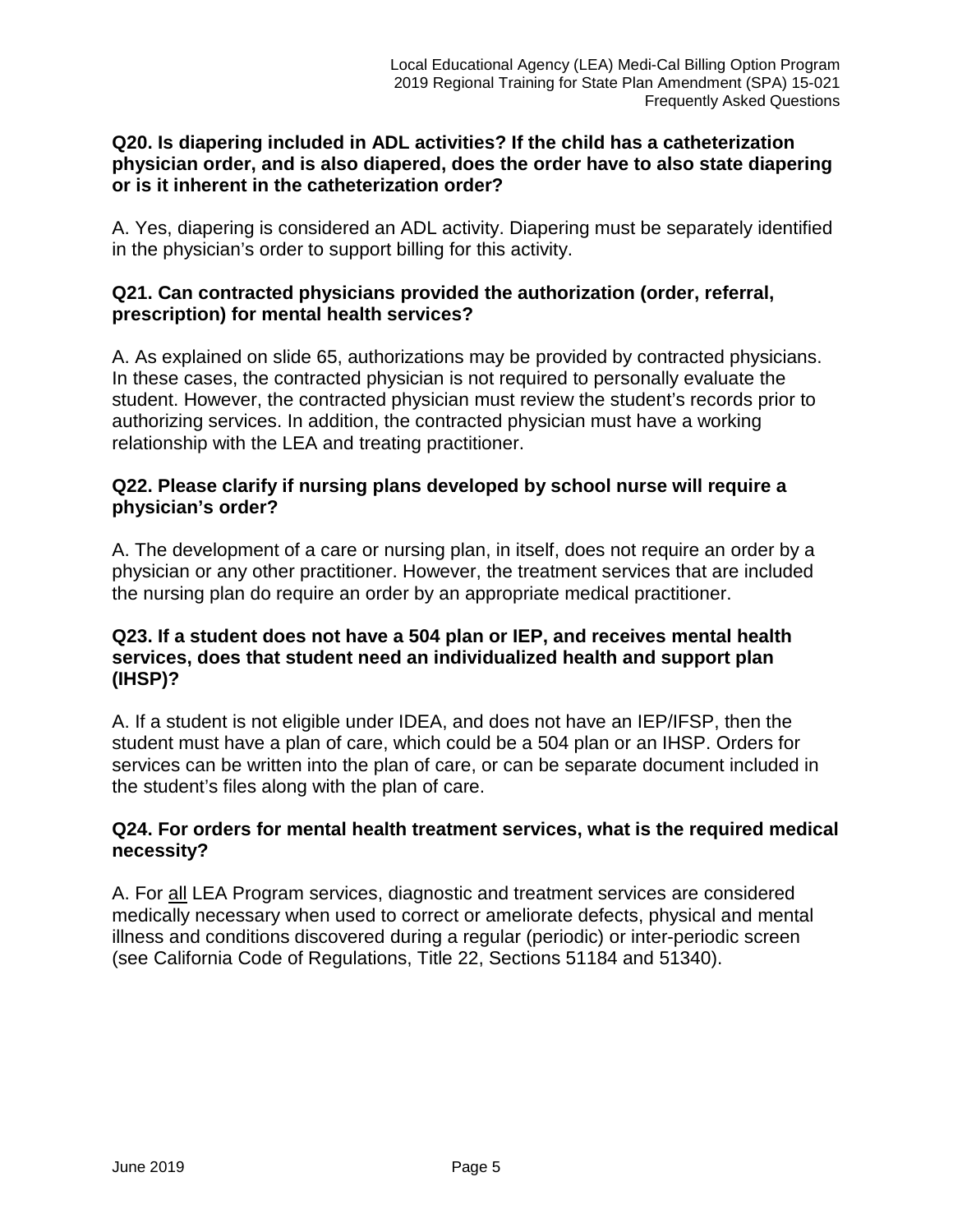# **Practitioner Qualifications**

## **Q25. Is an Associate Marriage and Family Therapist (MFT) the same as an MFT intern?**

A. Yes, on January 1, 2018 the title of MFT Intern changed to Associate MFT or Registered Associate MFT.

### **Q26. Why do occupational therapy (OT) and physical therapy (PT) require a physician prescription, when a counseling service can be authorized by the licensed provider performing the service?**

A. State and federal regulations dictate what level of authorization is required for services to be billed to the Medicaid program. In California, State regulations require that OT and PT services be authorized by a physician, dentist or podiatrist, within the practitioner's scope of practice (California Code of Regulations [CCR], Title 22, Section 51309). Federal regulations allow OT and PT services to be prescribed by a physician or other licensed practitioner of the healing arts within the scope of his or her practice under State law. The LEA Program is held to California's stricter interpretation of a prescription, which does not allow a licensed practitioner of the healing arts (e.g., the licensed OT or PT) to authorize services.

# **Q27. Are Licensed Professional Clinical Counselors a Medi-Cal billable provider type for Psychology and Counseling treatments?**

A. No, these practitioners are not a qualified rendering practitioner in SPA 15-021.

## **Q28. On slide 31, is the supervising practitioner of a "Licensed Clinical Counselor" the same as the Licensed Professional Clinical Counselor (LPCC)?**

A. Yes. However, LPCCs are not qualified to bill in the LEA Program. This slide is referencing that LPCCs may supervise certain practitioners, including the Registered Associate Clinical Social Worker and the Associate Marriage and Family Therapist, within the scope of their practice.

## **Random Moment Time Survey (RMTS)**

## **Q29. Under RMTS, does anything change regarding how we document services provided? Will LEAs continue to submit claims to Medi-Cal under RMTS?**

A. No, LEAs will continue to provide and document services in the same manner. LEAs will submit claims through the Fiscal Intermediary in the same manner that they currently do for interim claiming.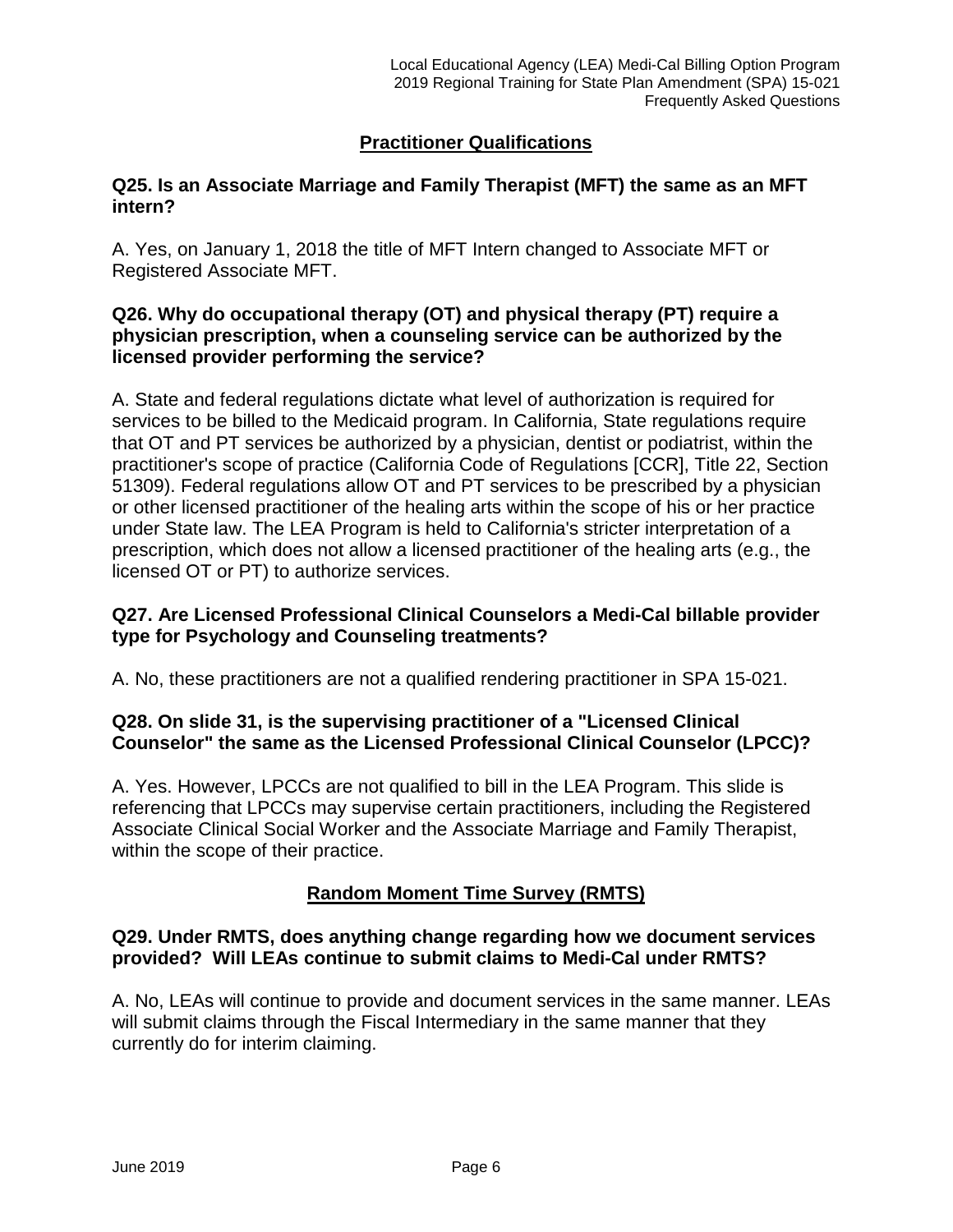## **Q30. Under RMTS, will I still submit a CRCS? If so, how will RMTS be incorporated?**

A. Yes, LEAs participating in the LEA BOP will continue to submit the CRCS, which has been revised to include the new covered services, new practitioner types, TCM, transportation and the RMTS direct medical service percentage.

## **Q31. Will RMTS affect how transportation services are provided or billed?**

A. No, transportation will continue to be provided and billed in the same manner as it is now. Transportation personnel (bus drivers) will not be subject to the RMTS. However, following approval of SPA 15-021, transportation will begin to be reconciled in the CRCS. DHCS will provide more information in an upcoming CRCS training.

## **Q32. Will the same RMTS percentage apply to each district within the region?**

A. Yes, all LEAs within a LEC/LGA region will use that region's RMTS percentage on their CRCS.

## **Q33. Will the Los Angeles Unified School District use their own RMTS results?**

A. Yes, LAUSD will continue to operate as its own administrative unit, running a separate RMTS.

## **Q34. Does the bus driver need to be included in the TSP list?**

A. No, all transportation personnel will be excluded from RMTS, including bus drivers, substitute drivers, mechanics and bus attendants.

## **Q35. If a Time Survey Participant (TSP) is only in Cost Pool 1 for one quarter, but the CRCS is an annual report, how do we report salaries and benefits?**

A. The revised CRCS has been developed to accommodate quarterly reporting of salary and benefit costs, which are then consolidated into an annual cumulative total for the practitioner type. For the example in this question, the LEA will only report the TSP's salaries and benefits for the quarter in which they were on the approved TSP list. No salary/benefit costs for this practitioner will be included in the remaining three quarters.

### **Q36. With regard to RMTS, will the cost pool 2 provider moment responses impact the Code 2A RMTS percentage?**

A. No, the only TSPs that will impact the code 2A percentage are the cost pool 1 TSPs (the direct service practitioners).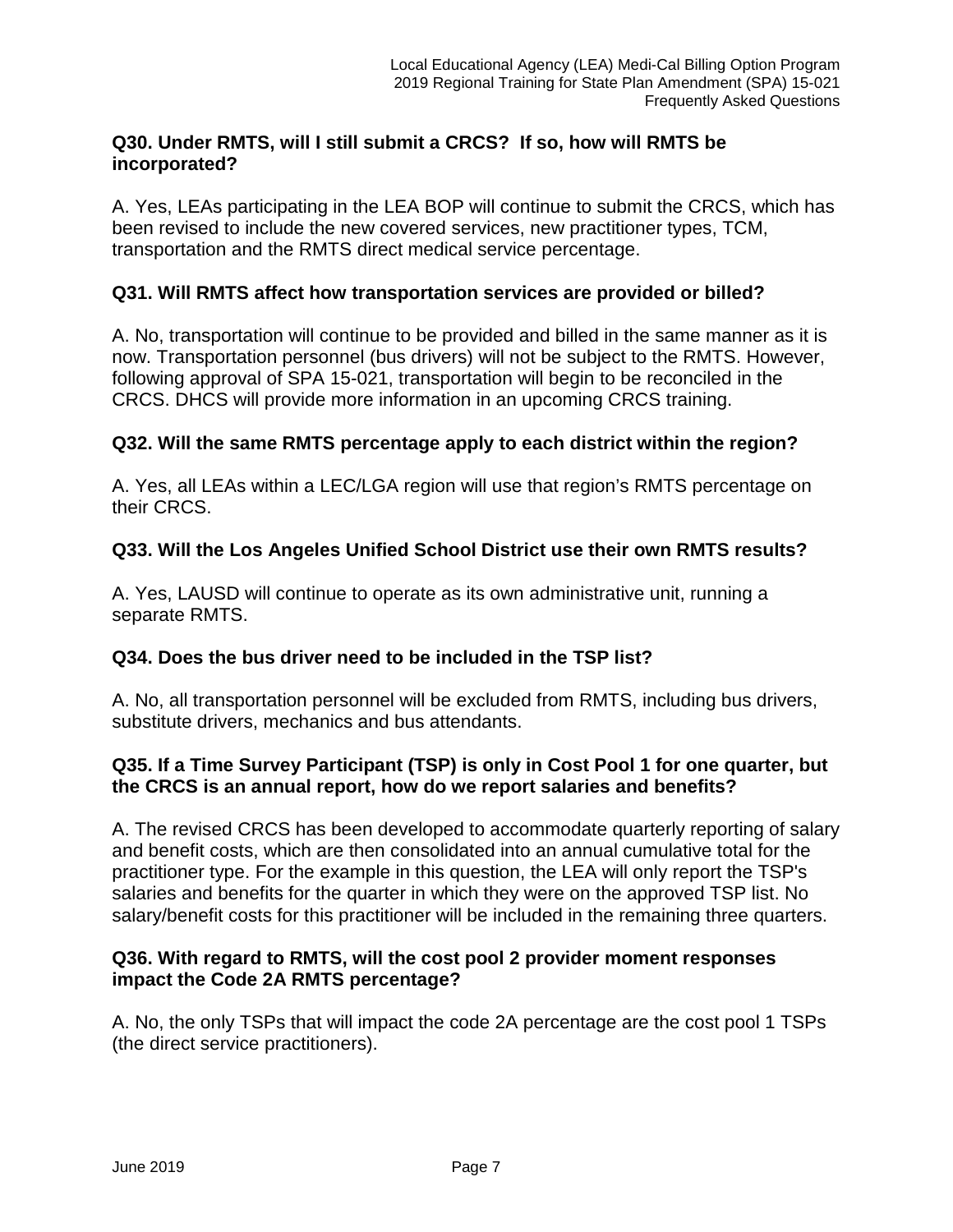# **Q37. If I am in Cost Pool 1, will all of my moments be coded to code 2?**

A. No, not every moment assigned to a Pool 1 TSP will be considered a Code 2. Pool 1 TSPs do not *exclusively* provider direct services – they also perform administrative activities, participate in staff trainings, check e-mail, assist with outreach, etc.

#### **Q38. With the SMAA program already using RMTS, how will this RMTS be different? How will DHCS differentiate between the two?**

A. There will only be one RMTS when the LEA Program integrates into the existing RMTS that is currently used by the SMAA Program. Most components of the integrated RTMS will look similar to the current model, with some minor differences to account for the integration of the LEA Program. Future RMTS Coordinator and TSP Trainings will outline these differences.

### **Miscellaneous**

### **Q39. Will there be a different rate for group services for new practitioner types?**

A. Yes, pending approval of SPA 15-021, specific group rates have been developed for these new practitioner types.

#### **Q40. When will the rates for the new services/practitioners be published?**

A. DHCS intends to publish the new procedure codes, modifiers and FY 2019-20 interim rates upon SPA 15-021 approval.

#### **Q41. Can you confirm when billing for TCM will start again?**

A. When SPA 15-021 is approved by CMS, LEAs may begin billing for TCM services for Medi-Cal students with TCM in their IEP/IFSP. CMS will then review another DHCS SPA, SPA 16-001, which will expand the population of billable TCM services to include non-IEP/IFSP students with TCM outlined in a plan of care. Once that SPA is approved, LEAs can bill for the non-IEP/IFSP population, as well. SPA 16-001's effective date is January 1, 2016.

#### **Q42. If our district did not have reimbursement in transportation or TCM will, it be required to include cost in CRCS?**

A. No, if your LEA does not submit interim claims for these two services, you will not be required to include these costs in the CRCS.